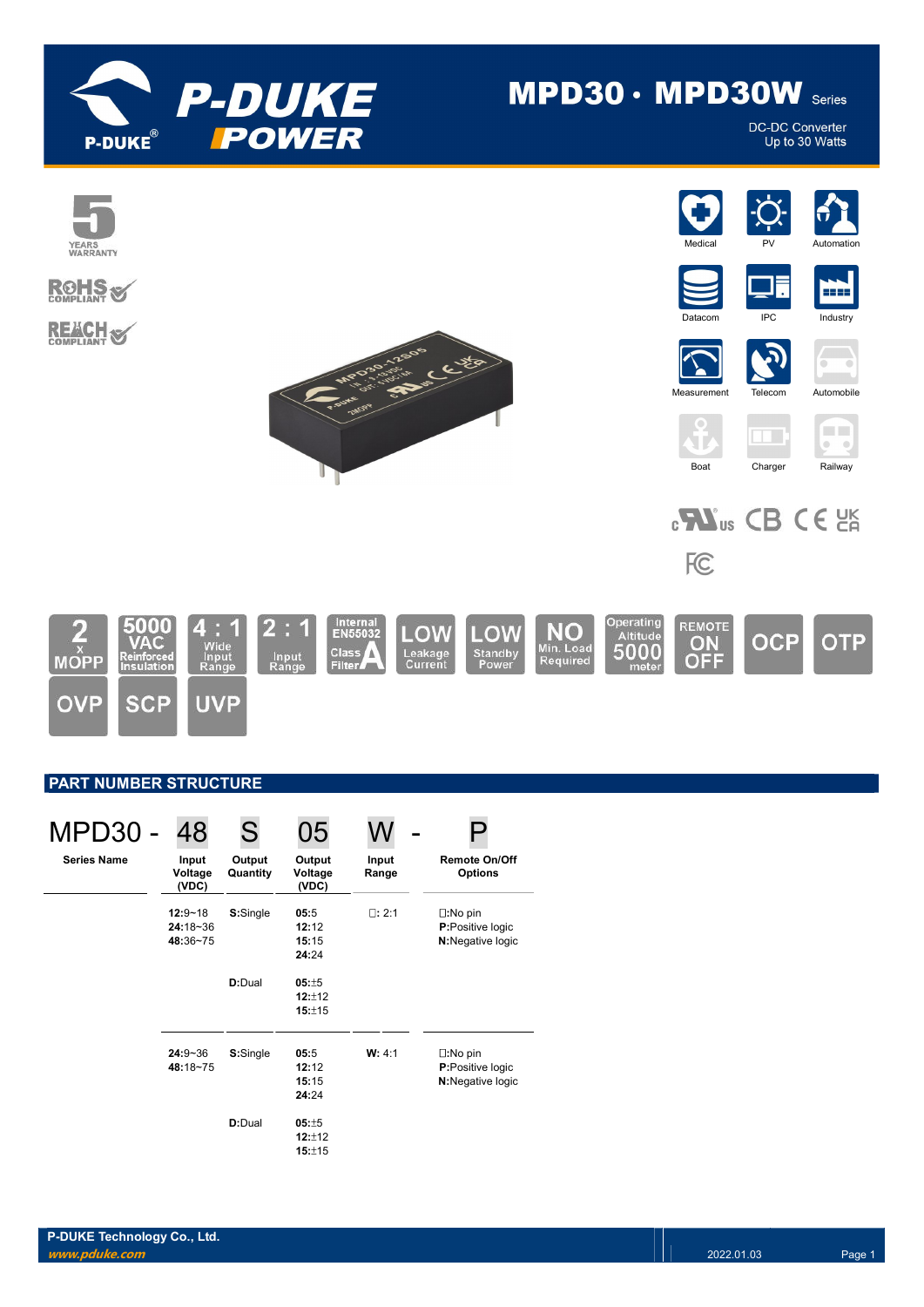

|  | TECHNICAL SPECIFICATION All specifications are typical at nominal input, full load and 25°C unless otherwise noted |
|--|--------------------------------------------------------------------------------------------------------------------|
|--|--------------------------------------------------------------------------------------------------------------------|

| <b>Input Range</b><br>Model<br>Number |            | <b>Output Voltage</b> | <b>Output Current</b><br>@Full Load | <b>Input Current</b><br>@No Load | Efficiency | Maximum<br><b>Capacitor Load</b> |
|---------------------------------------|------------|-----------------------|-------------------------------------|----------------------------------|------------|----------------------------------|
|                                       | <b>VDC</b> | <b>VDC</b>            | A                                   | mA                               | %          | μF                               |
| MPD30-12S05                           | $9 - 18$   | 5                     | 6                                   | $\boldsymbol{9}$                 | 88.5       | 7200                             |
| MPD30-12S12                           | $9 - 18$   | 12                    | 2.5                                 | 10                               | 88.5       | 1200                             |
| MPD30-12S15                           | $9 - 18$   | 15                    | $\overline{2}$                      | 12                               | 89.5       | 1000                             |
| MPD30-12S24                           | $9 - 18$   | 24                    | 1.25                                | 11                               | 89         | 375                              |
| MPD30-12D05                           | $9 - 18$   | ±5                    | ±3                                  | 13                               | 86         | ±3600                            |
| MPD30-12D12                           | $9 - 18$   | ±12                   | ±1.25                               | 11                               | 88.5       | ±750                             |
| MPD30-12D15                           | $9 - 18$   | ±15                   | $\pm 1$                             | 13                               | 89         | ±500                             |
| MPD30-24S05                           | $18 - 36$  | 5                     | $6\phantom{1}$                      | 8                                | 88.5       | 7200                             |
| MPD30-24S12                           | $18 - 36$  | 12                    | 2.5                                 | 10                               | 89         | 1200                             |
| MPD30-24S15                           | $18 - 36$  | 15                    | $\overline{2}$                      | $\boldsymbol{9}$                 | 90.5       | 1000                             |
| MPD30-24S24                           | $18 - 36$  | 24                    | 1.25                                | 9                                | 89.5       | 375                              |
| MPD30-24D05                           | $18 - 36$  | ±5                    | ±3                                  | 10                               | 86         | ±3600                            |
| MPD30-24D12                           | $18 - 36$  | ±12                   | ±1.25                               | 9                                | 90         | ±750                             |
| MPD30-24D15                           | $18 - 36$  | ±15                   | ±1                                  | 10                               | 90         | ±500                             |
| MPD30-48S05                           | $36 - 75$  | 5                     | 6                                   | 8                                | 89         | 7200                             |
| MPD30-48S12                           | $36 - 75$  | 12                    | 2.5                                 | $\boldsymbol{9}$                 | 89         | 1200                             |
| MPD30-48S15                           | $36 - 75$  | 15                    | $\overline{2}$                      | 8                                | 90         | 1000                             |
| MPD30-48S24                           | $36 - 75$  | 24                    | 1.25                                | $\boldsymbol{9}$                 | 89         | 375                              |
| MPD30-48D05                           | $36 - 75$  | ±5                    | ±3                                  | 9                                | 86.5       | ±3600                            |
| MPD30-48D12                           | $36 - 75$  | ±12                   | ±1.25                               | $\boldsymbol{9}$                 | 90         | ±750                             |
| MPD30-48D15                           | $36 - 75$  | ±15                   | ±1                                  | 8                                | 89.5       | ±500                             |
| MPD30-24S05W                          | $9 - 36$   | 5                     | $6\phantom{1}$                      | 9                                | 88.5       | 7200                             |
| MPD30-24S12W                          | $9 - 36$   | 12                    | 2.5                                 | 10                               | 89         | 1200                             |
| MPD30-24S15W                          | $9 - 36$   | 15                    | $\overline{2}$                      | 10                               | 90.5       | 1000                             |
| MPD30-24S24W                          | $9 - 36$   | 24                    | 1.25                                | 10                               | 89.5       | 375                              |
| MPD30-24D05W                          | $9 - 36$   | ±5                    | ±3                                  | 10                               | 86         | ±3600                            |
| MPD30-24D12W                          | $9 - 36$   | ±12                   | ±1.25                               | 10                               | 89.5       | ±750                             |
| MPD30-24D15W                          | $9 - 36$   | ±15                   | ±1                                  | $\boldsymbol{9}$                 | 90         | ±500                             |
| MPD30-48S05W                          | $18 - 75$  | 5                     | 6                                   | 8                                | 89         | 7200                             |
| MPD30-48S12W                          | $18 - 75$  | 12                    | 2.5                                 | $\boldsymbol{9}$                 | 89         | 1200                             |
| MPD30-48S15W                          | $18 - 75$  | 15                    | $\overline{2}$                      | 8                                | 90         | 1000                             |
| MPD30-48S24W                          | $18 - 75$  | 24                    | 1.25                                | $\boldsymbol{9}$                 | 89         | 375                              |
| MPD30-48D05W                          | $18 - 75$  | ±5                    | ±3                                  | 9                                | 86.5       | ±3600                            |
| MPD30-48D12W                          | $18 - 75$  | ±12                   | ±1.25                               | $\boldsymbol{9}$                 | 90         | ±750                             |
| MPD30-48D15W                          | $18 - 75$  | ±15                   | ±1                                  | 8                                | 89.5       | ±500                             |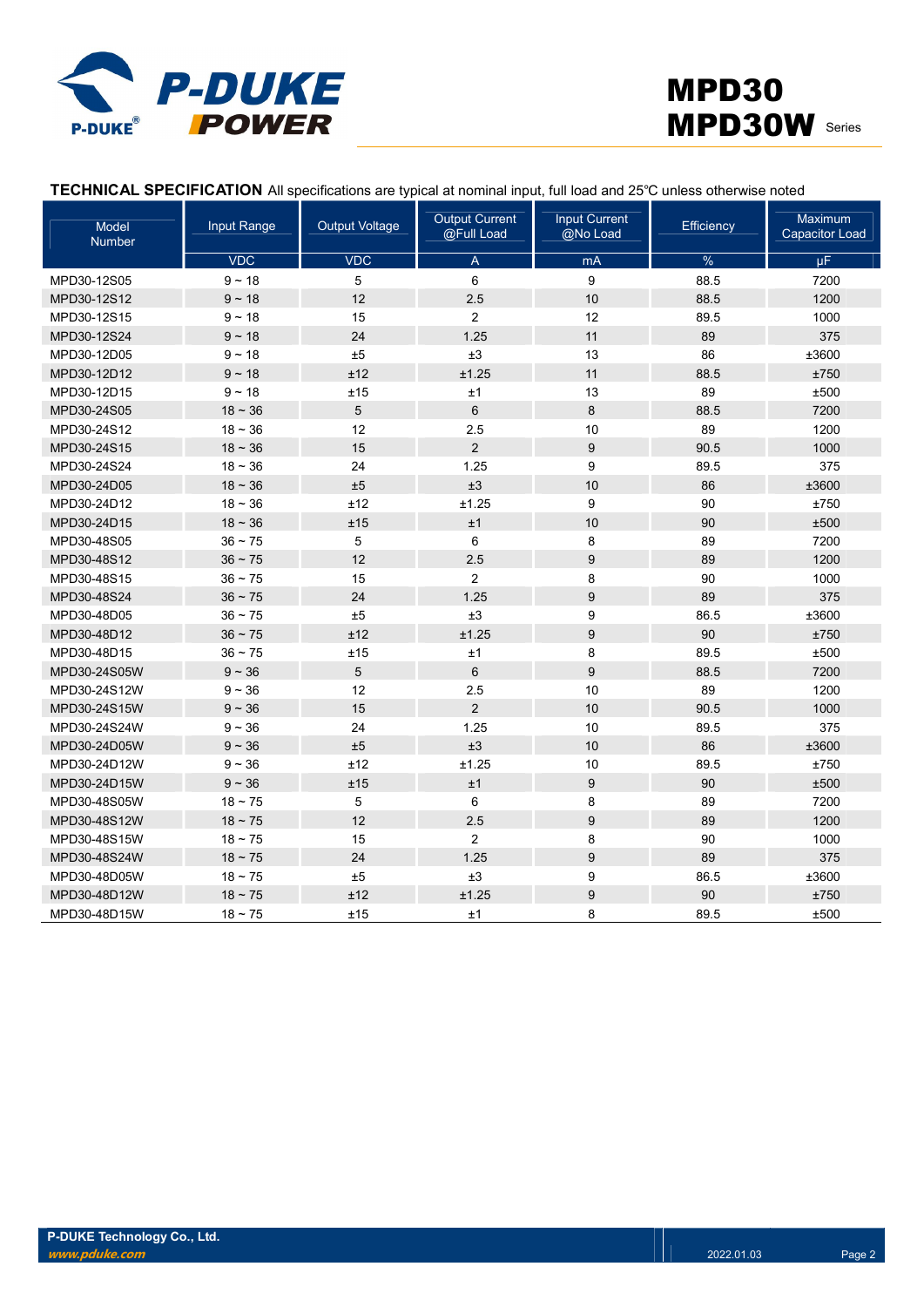

| <b>INPUT SPECIFICATIONS</b>   |                         |                   |                            |           |        |                           |                           |             |
|-------------------------------|-------------------------|-------------------|----------------------------|-----------|--------|---------------------------|---------------------------|-------------|
| <b>Parameter</b>              |                         | <b>Conditions</b> |                            |           | Min.   | Typ.                      | Max.                      | <b>Unit</b> |
| Operating input voltage range |                         | 2:1               | 12Vin(nom)                 |           | 9      | 12                        | 18                        |             |
|                               |                         |                   | 24Vin(nom)                 |           | 18     | 24                        | 36                        | <b>VDC</b>  |
|                               |                         |                   | 48Vin(nom)                 |           | 36     | 48                        | 75                        |             |
|                               | $(W)$ 4:1               |                   | 24Vin(nom)                 |           | 9      | 24                        | 36                        | <b>VDC</b>  |
|                               |                         |                   | 48Vin(nom)                 |           | 18     | 48                        | 75                        |             |
| Start up voltage              |                         | 2:1               | 12Vin(nom)                 |           |        |                           | 9                         |             |
|                               |                         |                   | 24Vin(nom)                 |           |        |                           | 18                        | <b>VDC</b>  |
|                               |                         |                   | 48Vin(nom)                 |           |        |                           | 36                        |             |
|                               | $(W)$ 4:1               |                   | 24Vin(nom)                 |           |        |                           | 9                         | <b>VDC</b>  |
|                               |                         |                   | 48Vin(nom)                 |           |        |                           | 18                        |             |
| Shutdown voltage              |                         | 2:1               | 12Vin(nom)                 |           | 7.8    | 8                         | 8.6                       |             |
|                               |                         |                   | 24Vin(nom)                 |           | 15.8   | 16                        | 17.4                      | <b>VDC</b>  |
|                               |                         |                   | 48Vin(nom)                 |           | 32     | 33                        | 34                        |             |
|                               | (W) 4.1                 |                   | 24Vin(nom)                 |           | 7.8    | 8                         | 8.6                       | <b>VDC</b>  |
|                               |                         |                   | 48Vin(nom)                 |           | 15.8   | 16                        | 17.4                      |             |
| Start up time                 | Constant resistive load |                   | Power up                   |           |        | 30                        | 60                        | ms          |
|                               |                         |                   | Remote ON/OFF              |           |        | 30                        | 60                        |             |
| Input surge voltage           | 3 second, max.          |                   | 12Vin(nom)                 |           |        |                           | 25                        |             |
|                               |                         |                   | 24Vin(nom)                 |           |        |                           | 50                        | <b>VDC</b>  |
|                               |                         |                   | 48Vin(nom)                 |           |        |                           | 100                       |             |
|                               | 3 second, max.          |                   | 24Vin(nom)                 |           |        |                           | 50                        | <b>VDC</b>  |
|                               |                         |                   | 48Vin(nom)                 |           |        |                           | 100                       |             |
| Input filter                  |                         |                   |                            |           |        |                           | Pi type                   |             |
| Remote ON/OFF (Option)        | Referred to - Vin pin   |                   | Positive logic             | DC-DC ON  |        |                           | Open or $3.5 \sim 12$ VDC |             |
|                               |                         |                   |                            | DC-DC OFF |        |                           | Short or $0 \sim 1.2$ VDC |             |
|                               |                         |                   | DC-DC ON<br>Negative logic |           |        | Short or $0 \sim 1.2$ VDC |                           |             |
|                               |                         |                   |                            | DC-DC OFF |        |                           | Open or $3.5 \sim 12$ VDC |             |
|                               |                         |                   | Input current of Ctrl pin  |           | $-0.5$ |                           |                           | mA          |
|                               |                         |                   | Remote off input current   |           |        | 2.5                       |                           | mA          |

| <b>OUTPUT SPECIFICATIONS</b>     |                                    |                |         |      |                                 |               |
|----------------------------------|------------------------------------|----------------|---------|------|---------------------------------|---------------|
| <b>Parameter</b>                 | <b>Conditions</b>                  |                | Min.    | Typ. | Max.                            | Unit          |
| Voltage accuracy                 |                                    |                | $-1.0$  |      | $+1.0$                          | $\%$          |
| Line regulation                  | Low Line to High Line at Full Load | Single         | $-0.2$  |      | $+0.2$                          | $\frac{0}{0}$ |
|                                  |                                    | Dual           | $-0.5$  |      | $+0.5$                          |               |
| Load regulation                  | No Load to Full Load               | Single         | $-0.2$  |      | $+0.2$                          | $\frac{0}{0}$ |
|                                  |                                    | Dual           | $-1.0$  |      | $+1.0$                          |               |
| Cross regulation                 | Asymmetrical load 25%/100% FL      | Dual           | $-5.0$  |      | $+5.0$                          | $\%$          |
| Voltage adjustability            | Single output                      | 5Vout, 12Vout  | $-10$   |      | $+10$                           | $\%$          |
|                                  |                                    | 15Vout, 24Vout | $-10$   |      | $+20$                           |               |
| Ripple and noise                 | Measured by 20MHz bandwidth        |                |         |      |                                 |               |
|                                  |                                    | Single         |         |      |                                 |               |
|                                  | With a 10µF/25V X7R MLCC           | 5Vout          |         | 50   |                                 |               |
|                                  | With a 10µF/25V X7R MLCC           | 12Vout         |         | 75   |                                 |               |
|                                  | With a 10µF/25V X7R MLCC           | 15Vout         |         | 100  |                                 | mVp-p         |
|                                  | With a 4.7µF/50V X7R MLCC          | 24Vout         |         | 100  |                                 |               |
|                                  |                                    | Dual           |         |      |                                 |               |
|                                  | With a 10µF/25V X7R MLCC           | $±5$ Vout      |         | 50   |                                 |               |
|                                  | With a 10µF/25V X7R MLCC           | ±12Vout        |         | 75   |                                 |               |
|                                  | With a 10µF/25V X7R MLCC           | $±15$ Vout     |         | 75   |                                 |               |
| Temperature coefficient          |                                    |                | $-0.02$ |      | $+0.02$                         | $\%$ /°C      |
| Transient response recovery time | 25% load step change               |                |         | 250  |                                 | μs            |
| Over voltage protection          | Zener diode clamp                  | 5Vout          |         | 6.2  |                                 |               |
|                                  |                                    | 12Vout         |         | 15   |                                 | <b>VDC</b>    |
|                                  |                                    | 15Vout         |         | 20   |                                 |               |
|                                  |                                    | 24Vout         |         | 30   |                                 |               |
| Over load protection             | % of lout rated; Hiccup mode       |                |         | 150  | 185                             | $\frac{0}{0}$ |
| Short circuit protection         |                                    |                |         |      | Continuous, automatics recovery |               |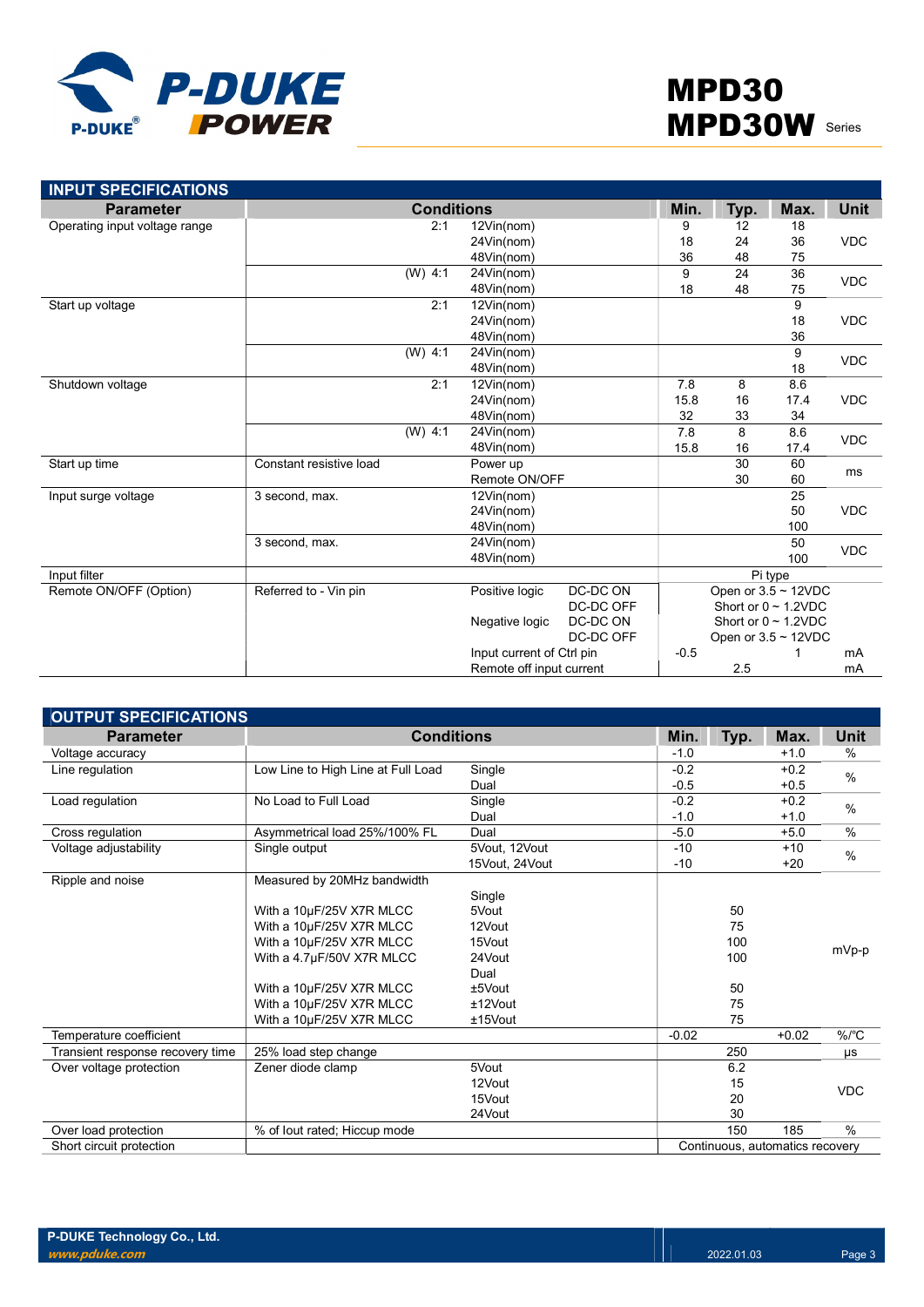

| <b>GENERAL SPECIFICATIONS</b> |                                                  |      |      |                              |                       |
|-------------------------------|--------------------------------------------------|------|------|------------------------------|-----------------------|
| <b>Parameter</b>              | <b>Conditions</b>                                | Min. | Typ. | Max.                         | Unit                  |
| Isolation voltage             | Input to Output<br>minute                        | 5000 |      |                              | <b>VAC</b>            |
|                               | Reinforced insulation for 250VAC working voltage |      |      |                              |                       |
| Isolation resistance          | 500VDC                                           | 10   |      |                              | $G\Omega$             |
| Isolation capacitance         |                                                  |      | 20   |                              | pF                    |
| Leakage current               | 240VAC.60Hz                                      |      | 2    | 2.5                          | μA                    |
| Switching frequency           |                                                  | 225  | 250  | 285                          | kHz                   |
| Clearance / Creepage          |                                                  | 8    |      |                              | mm                    |
| Safety approvals              | IEC/EN/ANSI/AAMIES 60601-1                       |      |      | UL:E360199                   |                       |
|                               | IEC/ EN/ UL 62368-1                              |      |      | UL:E193009                   |                       |
|                               |                                                  |      |      | CB:UL(Demko)                 |                       |
| Case material                 |                                                  |      |      | Non-conductive black plastic |                       |
| Base material                 |                                                  |      |      | Non-conductive black plastic |                       |
| Potting material              |                                                  |      |      | Silicone (UL94 V-0)          |                       |
| Weight                        |                                                  |      |      |                              | 32g (1.13oz)          |
| <b>MTBF</b>                   | MIL-HDBK-217F, Full load                         |      |      |                              | $1.137\times10^6$ hrs |

| <b>ENVIRONMENTAL SPECIFICATIONS</b> |                   |       |       |        |              |
|-------------------------------------|-------------------|-------|-------|--------|--------------|
| <b>Parameter</b>                    | <b>Conditions</b> | Min.  | Typ.  | Max.   | Unit         |
| Operating ambient temperature       | With derating     | -40   |       | $+105$ | °C           |
| Maximum case temperature            |                   |       |       | 105    | °C           |
| Over temperature protection         |                   |       | 115   |        | °C           |
| Storage temperature range           |                   | $-55$ |       | $+125$ | °C           |
| Thermal impedance                   |                   |       | 12.85 |        | °C/W         |
| Operating altitude                  |                   |       |       | 5000   | m            |
| Thermal shock                       |                   |       |       |        | MIL-STD-810F |
| Vibration                           |                   |       |       |        | MIL-STD-810F |
| Relative humidity                   |                   |       |       |        | 5% to 95% RH |

| <b>EMC SPECIFICATIONS</b> |                         |                                                                                                                                                                    |                  |
|---------------------------|-------------------------|--------------------------------------------------------------------------------------------------------------------------------------------------------------------|------------------|
| <b>Parameter</b>          |                         | <b>Conditions</b>                                                                                                                                                  | Level            |
| EMI                       |                         | EN55011, EN55032, EN60601-1-2 and FCC Part 18 / 15                                                                                                                 |                  |
|                           |                         | Without external components.                                                                                                                                       | Class A          |
|                           |                         | With external components.                                                                                                                                          | Class B          |
| <b>EMS</b>                | EN55024 and EN60601-1-2 |                                                                                                                                                                    |                  |
| <b>ESD</b>                | EN61000-4-2             | Air ± 15kV and Contact ± 8kV                                                                                                                                       | Perf. Criteria A |
| Radiated immunity         | EN61000-4-3             | 10 V/m                                                                                                                                                             | Perf. Criteria A |
| <b>Fast transient</b>     | EN61000-4-4             | $±$ 2kV                                                                                                                                                            | Perf. Criteria A |
|                           | MPD30-12 <sup>T</sup>   | With 2 pcs of aluminum electrolytic capacitor<br>(Nippon chemi-con KY series, 220µF/100V) and<br>a TVS (SMDJ36A, 36V, 3000 Watt peak pulse<br>power) in parallel.  |                  |
|                           | $MPD30-24$              | With 2 pcs of aluminum electrolytic capacitor<br>(Nippon chemi-con KY series, 220µF/100V) and<br>a TVS (SMDJ58A, 58V, 3000 Watt peak pulse<br>power) in parallel.  |                  |
|                           | $MPD30-48$              | With 2 pcs of aluminum electrolytic capacitor<br>(Nippon chemi-con KY series, 220µF/100V) and<br>a TVS (SMDJ120A,120V, 3000 Watt peak pulse<br>power) in parallel. |                  |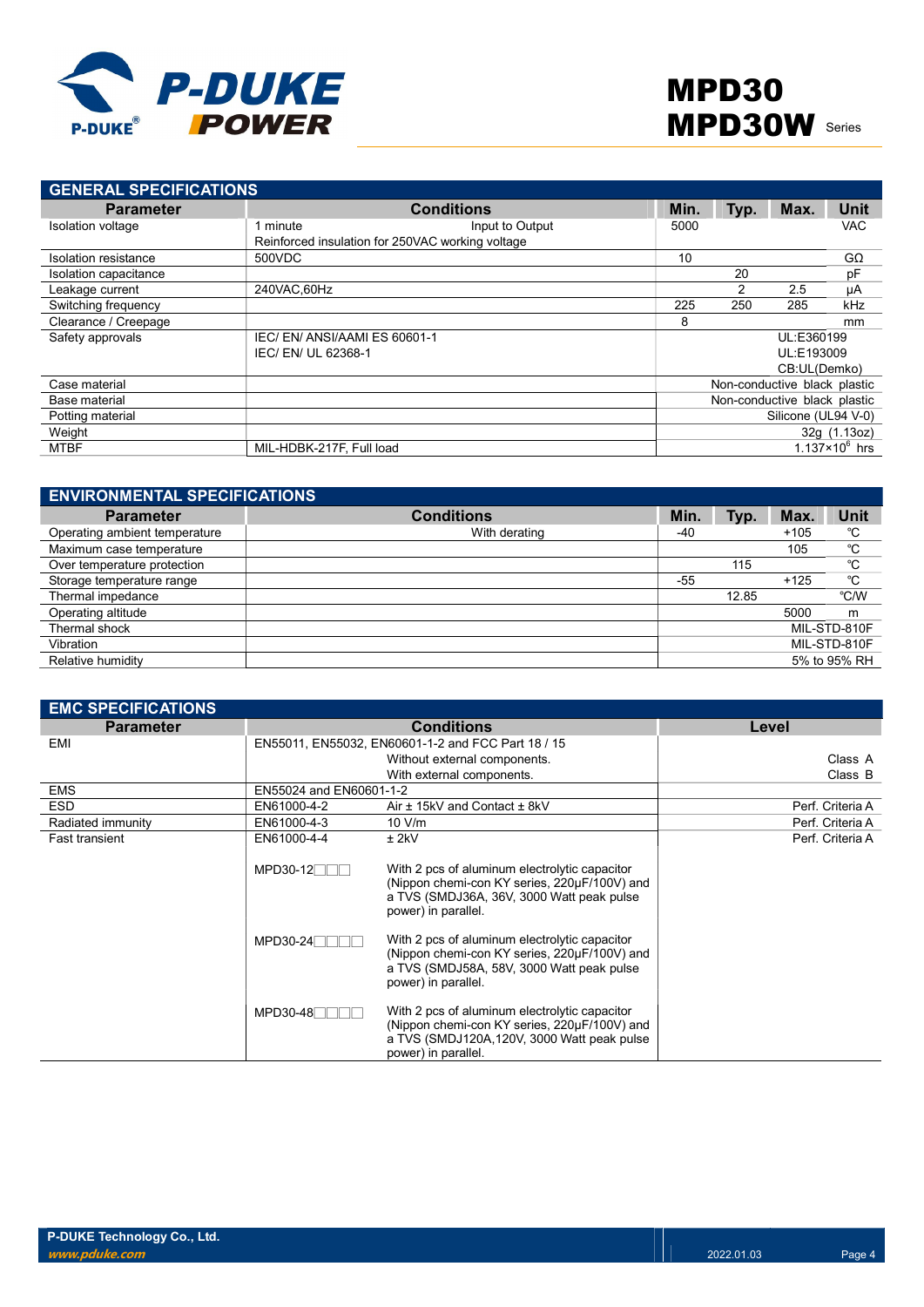

| <b>EMC SPECIFICATIONS(CONTINUED)</b> |             |                                                                                                                                                                     |                  |  |  |  |  |  |  |
|--------------------------------------|-------------|---------------------------------------------------------------------------------------------------------------------------------------------------------------------|------------------|--|--|--|--|--|--|
| <b>Parameter</b>                     |             | <b>Conditions</b>                                                                                                                                                   | Level            |  |  |  |  |  |  |
| Surge                                | EN61000-4-5 | $±$ 2kV                                                                                                                                                             | Perf. Criteria A |  |  |  |  |  |  |
|                                      | MPD30-12    | With 2 pcs of aluminum electrolytic capacitor<br>(Nippon chemi-con KY series, 220µF/100V) and<br>a TVS (SMDJ36A, 36V, 3000 Watt peak pulse<br>power) in parallel.   |                  |  |  |  |  |  |  |
|                                      | MPD30-24    | With 2 pcs of aluminum electrolytic capacitor<br>(Nippon chemi-con KY series, 220µF/100V) and<br>a TVS (SMDJ58A, 58V, 3000 Watt peak pulse<br>power) in parallel.   |                  |  |  |  |  |  |  |
|                                      | MPD30-48    | With 2 pcs of aluminum electrolytic capacitor<br>(Nippon chemi-con KY series, 220µF/100V) and<br>a TVS (SMDJ120A, 120V, 3000 Watt peak pulse<br>power) in parallel. |                  |  |  |  |  |  |  |
| Conducted immunity                   | EN61000-4-6 | $10 \,$ Vr.m.s                                                                                                                                                      | Perf. Criteria A |  |  |  |  |  |  |
| Power frequency magnetic field       | EN61000-4-8 | 100A/m continuous; 1000A/m 1 second                                                                                                                                 | Perf. Criteria A |  |  |  |  |  |  |

CAUTION: This power module is not internally fused. An input line fuse must always be used.

### CHARACTERISTIC CURVE



#### FUSE CONSIDERATION

This power module is not internally fused. An input line fuse must always be used.

This encapsulated power module can be used in a wide variety of applications, ranging from simple stand-alone operation to an integrated part of sophisticated power architecture.

To maximum flexibility, internal fusing is not included; however, to achieve maximum safety and system protection, always use an input line fuse. The input line fuse suggest as below:

| Model                  | <b>Fuse Rating</b><br>A | <b>Fuse Type</b> |
|------------------------|-------------------------|------------------|
| MPD30-12<br>$\cdot$ 24 | 6.3                     | Slow-Blow        |
| MPD30-24<br>、48l       | 3.15                    | Slow-Blow        |
| MPD30-48               | 1.6                     | Slow-Blow        |

The table based on the information provided in this data sheet on inrush energy and maximum DC input current at low Vin.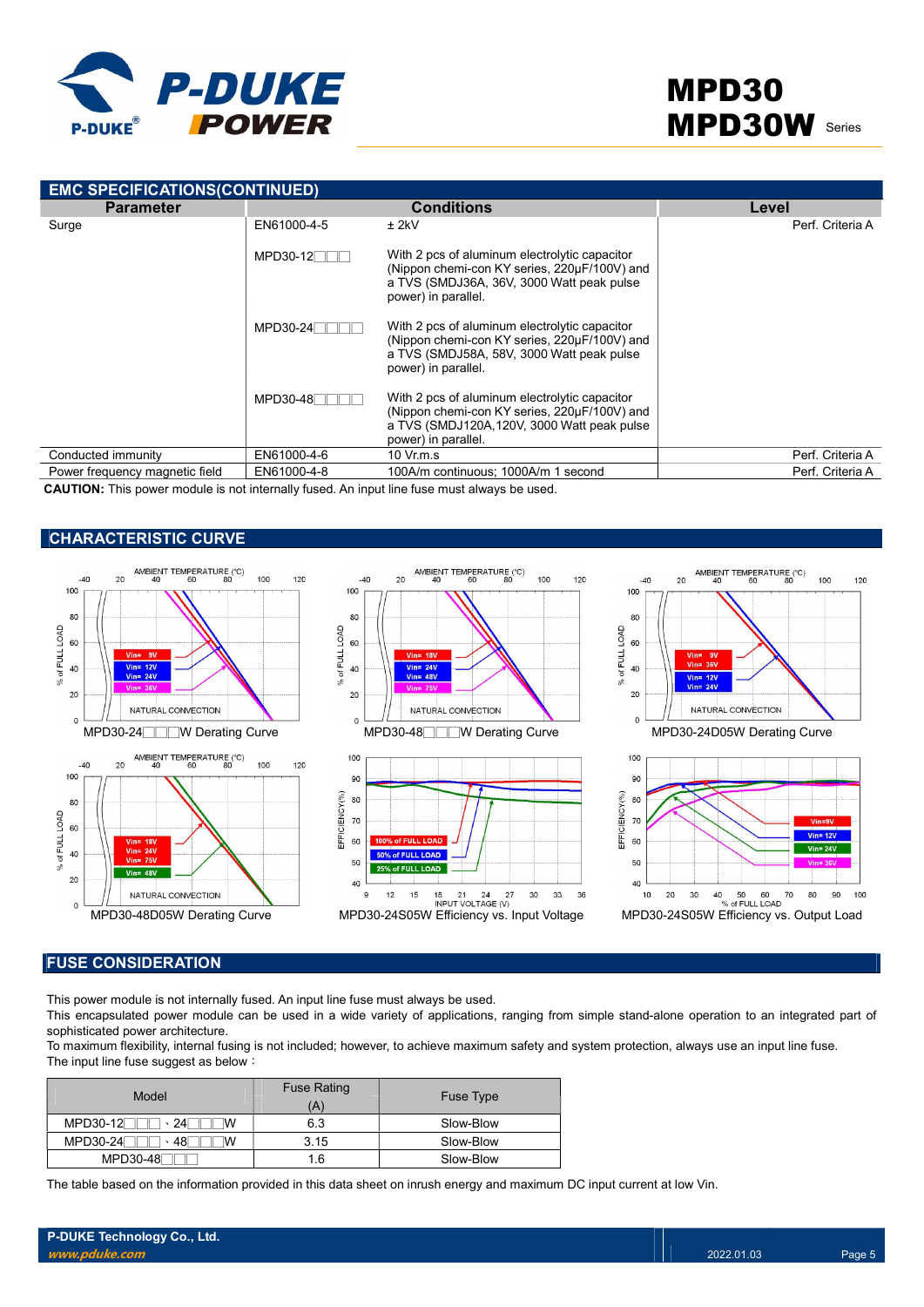

### MECHANICAL DRAWING



#### PIN CONNECTION

| <b>PIN</b> | <b>SINGLE</b> | <b>DUAL</b>   |
|------------|---------------|---------------|
|            | $+V$ in       | $+V$ in       |
| 2          | -Vin          | -Vin          |
| 3          | Ctrl (Option) | Ctrl (Option) |
|            | +Vout         | +Vout         |
| 5          | -Vout         | Common        |
| հ          | Trim          | -Vout         |

1. All dimensions in inch [mm]

2. Tolerance :x.xx±0.02 [x.x±0.5]

x.xxx±0.010 [x.xx±0.25]

3. Pin dimension tolerance ±0.004[0.10]

### RECOMMENDED PAD LAYOUT



- There should be at least 8mm distance between primary and secondary circuit.
- For further information, please contact P-DUKE.

All dimensions in inch[mm] Pad size(lead free recommended) Through hole 1.2.3.4.5.6: ∅0.051[1.30] Top view pad 1.2.3.4.5.6: ∅0.064[1.63] Bottom view pad 1.2.3.4.5.6: ∅0.102[2.60]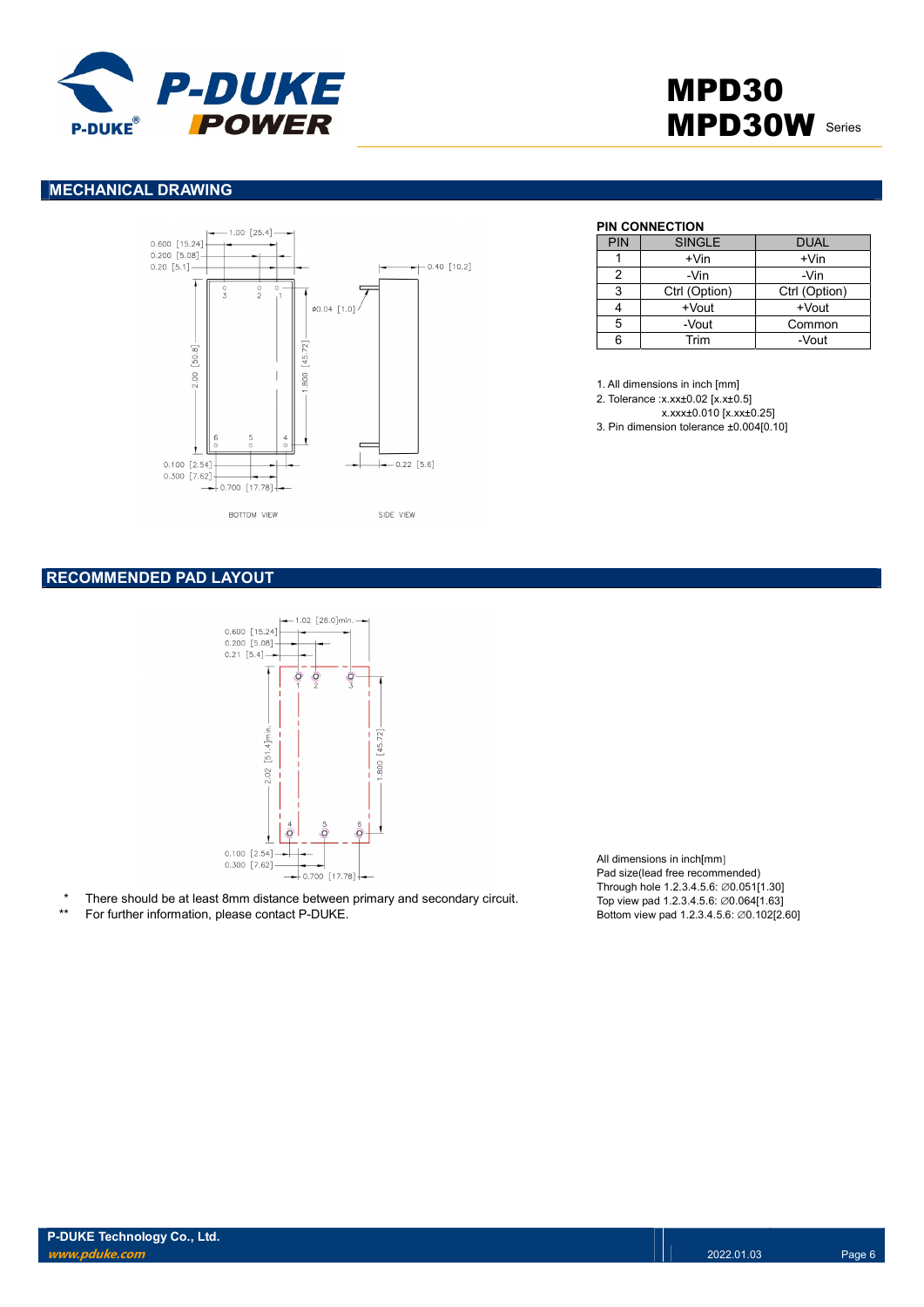

### THERMAL CONSIDERATIONS

The power module operates in a variety of thermal environments. However, sufficient cooling should be provided to help ensure reliable operation of the unit. Heat is removed by conduction, convection, and radiation to the surrounding Environment. Proper cooling can be verified by measuring the point as the figure below. The temperature at this location should not exceed "Maximum case temperature". When Operating, adequate cooling must be provided to maintain the test point temperature at or below "Maximum case temperature". You can limit this Temperature to a lower value for extremely high reliability.

■ Thermal test condition with vertical direction by natural convection (20LFM).

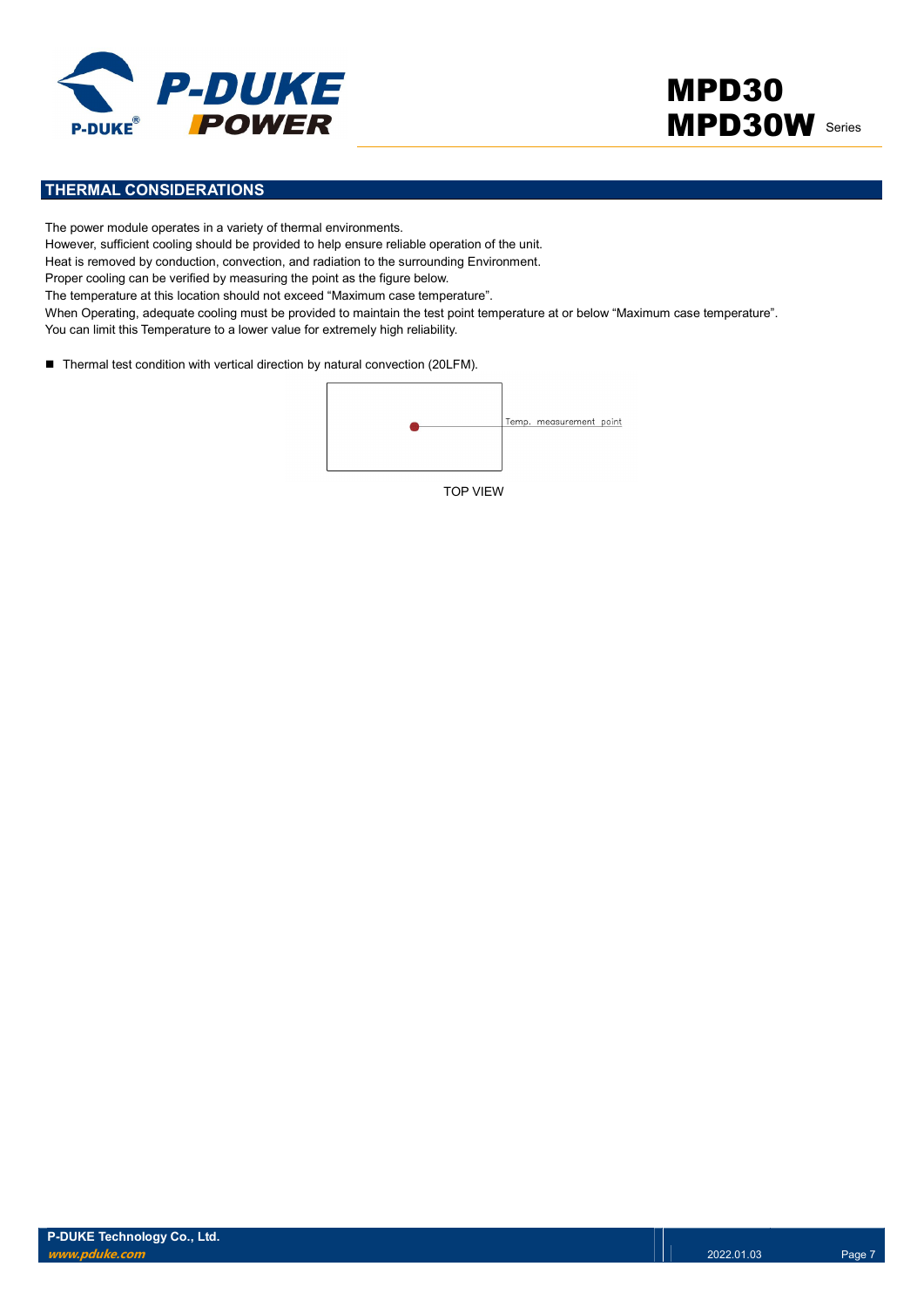

### OUTPUT VOLTAGE ADJUSTMENT

It allows the user to increase or decrease the output voltage of the module.

This is accomplished by connecting an external resistor between the Trim pin and either the +Vout or -Vout pins.

With an external resistor between the Trim and -Output pin, the output voltage increases.

With an external resistor between the Trim and +Output pin, the output voltage decreases.

The external Trim resistor needs to be at least 1/16W of rated power.

#### Trim Up Equation

$$
R_U = \left[ \frac{G \times L}{\left( V_{o,up} - L - K \right)} - H \right] \Omega
$$

#### ■ Trim Down Equation

$$
R_D = \left[ \frac{(V_{o,\text{down}} - L) \times G}{(V_o - V_{o,\text{down}})} - H \right] \Omega
$$

#### EXTERNAL OUTPUT TRIMMING

Output can be externally trimmed by using the method shown below.

Trim-up



|                       | $\mathsf{IS05:}$<br><b>IS05W</b> |             |                |         |                |         |        |                |        |        |                  |  |
|-----------------------|----------------------------------|-------------|----------------|---------|----------------|---------|--------|----------------|--------|--------|------------------|--|
| $\triangle$ V         | (% )                             | 1           | $\overline{2}$ | 3       | $\overline{4}$ | 5       | 6      | $\overline{7}$ | 8      | 9      | 10               |  |
| Vout                  | (V)                              | 5.05        | 5.1            | 5.15    | 5.2            | 5.25    | 5.3    | 5.35           | 5.4    | 5.45   | 5.5              |  |
| <b>RU</b>             | $(k\Omega)$                      | 253.450     | 125.700        | 83.117  | 61.825         | 49.050  | 40.533 | 34.450         | 29.888 | 26.339 | 23.500           |  |
|                       | 1S12 ·<br>1S12W                  |             |                |         |                |         |        |                |        |        |                  |  |
| $\triangle$ V         | (% )                             | 1           | $\overline{2}$ | 3       | $\overline{4}$ | 5       | 6      | $\overline{7}$ | 8      | 9      | 10               |  |
| Vout                  | (V)                              | 12.12       | 12.24          | 12.36   | 12.48          | 12.6    | 12.72  | 12.84          | 12.96  | 13.08  | 13.2             |  |
| <b>RU</b>             | $(k\Omega)$                      | 203.223     | 99.057         | 64.334  | 46.973         | 36.557  | 29.612 | 24.652         | 20.932 | 18.038 | 15.723           |  |
| 1S15 ·<br><b>S15W</b> |                                  |             |                |         |                |         |        |                |        |        |                  |  |
| $\triangle$ V         | (% )                             | 1           | $\overline{2}$ | 3       | $\overline{4}$ | 5       | 6      | $\overline{7}$ | 8      | 9      | 10 <sup>10</sup> |  |
| Vout                  | (V)                              | 15.15       | 15.3           | 15.45   | 15.6           | 15.75   | 15.9   | 16.05          | 16.2   | 16.35  | 16.5             |  |
| <b>RU</b>             | $(k\Omega)$                      | 161.557     | 78.223         | 50.446  | 36.557         | 28.223  | 22.668 | 18.700         | 15.723 | 13.409 | 11.557           |  |
| $\triangle$ V         | (% )                             | 11          | 12             | 13      | 14             | 15      | 16     | 17             | 18     | 19     | 20               |  |
| Vout                  | (V)                              | 16.65       | 16.8           | 16.95   | 17.1           | 17.25   | 17.4   | 17.55          | 17.7   | 17.85  | 18               |  |
| <b>RU</b>             | $(k\Omega)$                      | 10.042      | 8.779          | 7.711   | 6.795          | 6.001   | 5.307  | 4.694          | 4.149  | 3.662  | 3.223            |  |
|                       | 1S24 ·                           | <b>S24W</b> |                |         |                |         |        |                |        |        |                  |  |
| $\triangle$ V         | (% )                             | 1           | $\overline{2}$ | 3       | $\overline{4}$ | 5       | 6      | $\overline{7}$ | 8      | 9      | 10               |  |
| Vout                  | (V)                              | 24.24       | 24.48          | 24.72   | 24.96          | 25.2    | 25.44  | 25.68          | 25.92  | 26.16  | 26.4             |  |
| <b>RU</b>             | $(k\Omega)$                      | 570.333     | 278.667        | 181.444 | 132.833        | 103.667 | 84.222 | 70.333         | 59.917 | 51.815 | 45.333           |  |
| $\triangle$ V         | (% )                             | 11          | 12             | 13      | 14             | 15      | 16     | 17             | 18     | 19     | 20               |  |
| Vout                  | (V)                              | 26.64       | 26.88          | 27.12   | 27.36          | 27.6    | 27.84  | 28.08          | 28.32  | 28.56  | 28.8             |  |
| <b>RU</b>             | $(k\Omega)$                      | 40.030      | 35.611         | 31.872  | 28.667         | 25.889  | 23.458 | 21.314         | 19.407 | 17.702 | 16.167           |  |

#### ■ Trim Constants

| Module                                            | G     | н     | Κ    |     |
|---------------------------------------------------|-------|-------|------|-----|
| $\lnot$ S05、 $\lnot$<br>$MPD30-$<br>$\sqcap$ S05W | 5110  | 2050  | 2.5  | 2.5 |
| $MPD30-TS12 \cdot TTS12W$                         | 10000 | 5110  | 9.5  | 2.5 |
| $MPD30-TS15 \cdot TTS15W$                         | 10000 | 5110  | 12.5 | 2.5 |
| $MPD30-$<br>$\Box$ S24W                           | 56000 | 13000 | 21.5 | 2.5 |